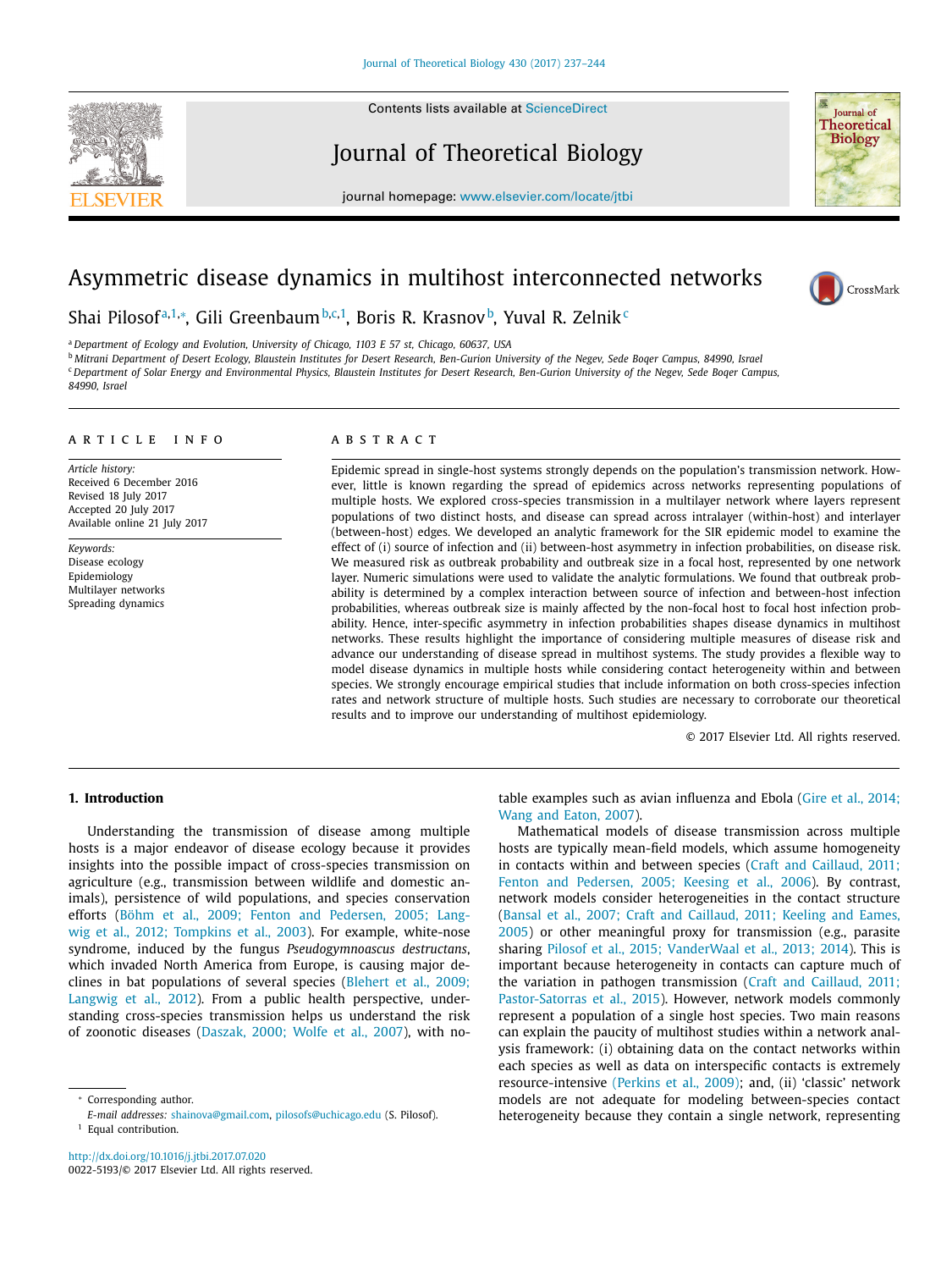

**Fig. 1.** A multilayer interconnected network between hosts A (left side) and B (right side). Intralayer edges (in black) represent contacts between individuals of the same host species. Interlayer edges (in orange) represent contacts between individuals of different host species. Infection probabilities between hosts A and B ( $\beta_{AB}$  and  $\beta_{BA}$ ) may be asymmetric (represented by different width of orange arrows). Individuals can be susceptible (black nodes), infected (red nodes) or recovered (blue nodes). (For interpretation of the references to colour in this figure legend, the reader is referred to the web version of this article.)

a population of a single host species, disconnected from networks of other hosts. In this paper we address this second limitation.

One way to model disease spread across several hosts is with multilayer networks in which different layers can represent different host species. In particular, interconnected networks (as defined by [Kivelä et](#page-7-0) al., 2014) are a useful representation because they contain two types of edges: *intralayer edges* connect individuals from the same population, while *interlayer edges* connect individuals from different populations (Fig. 1). Disease transmission in interconnected networks has been explored in the field of physics, and driven by human-related examples (reviewed in Boccaletti et al., 2014; Kivelä et al., 2014; Salehi et al., 2015). [The main focus of](#page-7-0) these studies has been on modeling the conditions necessary for a disease to emerge (i.e., cross the  $R_0 = 1$  threshold). Such conditions include the distributions of intralayer vs. interlayer edges in the network, which can create regimes whereby a disease spreads in one network but not in another [\(Dickison](#page-7-0) et al., 2012). For example, [Saumell-Mendiola](#page-7-0) et al. (2012) have shown that when the correlation between the intralayer and interlayer degree distributions is strong, an outbreak may occur in the system even if it would not have occurred in any of the single layers alone. By contrast, in this paper we model disease transmission in interconnected multihost networks in a regime where the disease has already emerged (i.e.,  $R_0$  > 1) in order to study the outcomes of such epidemics.

We adopt an ecological point of view according to which an isolated network represents a population of a particular host species while an interconnected network represents a multihost system composed of populations of distinct host species (Fig. 1). For example, the transmission of bovine tuberculosis from badgers to cows may depend on the network structure of both species Böhm et al. (2009). This view is both realistic and [necessary](#page-7-0) because (i) in multihost systems one host can alter the dynamics of pathogens in other hosts (Dobson, 2004; Fenton and [Pedersen,](#page-7-0) 2005; Holt et al., 2003; Keesing et al., 2006) and (ii) these dynamics can be affected by the [underlying](#page-7-0) network structure of each host Craft and Caillaud (2011).

In disease ecology, some multihost pathogen transmission models focus on the case in which a target species is infected by a source species (Fenton and [Pedersen,](#page-7-0) 2005; Viana et al., 2014). In these models, little or no transmission from the target back to the source is assumed [\(Dobson,](#page-7-0) 2004; Viana et al., 2014). Other models deal with diseases that can be transmitted and maintained by more than one species (e.g., bovine tuberculosis or canine distemper virus). In this case, the dynamics of disease in the host of interest, which we term the *focal host*, may be affected by two factors inherent to multihost systems: (i) the source of infection  $-$  if the disease originates in the focal host itself or in a non-focal host; and (ii) the asymmetry in the rate of transmission between the two hosts. Both of these factors are of crucial importance for crossspecies pathogen [transmission](#page-7-0) (Craft et al., 2008; Dobson, 2004; Fenton and Pedersen, 2005). For example, recurrent infections from a non-focal host can cause endemic infection in a focal host even if the pathogen cannot establish in it (Fenton and [Pedersen,](#page-7-0) 2005). Additionally, in zoonotic diseases the source of infection is the animal, rather than the human, causing strong asymmetry in infection dynamics; that is, probability of infection is higher from an animal species to humans than the other way around [\(Chapman](#page-7-0) et al., 2005; Wolfe et al., 2007).

Our goal is to understand how the interaction between these two factors affects disease dynamics in an interconnected network system. We quantify dynamics using two measures: (i) The probability of an outbreak, meaning the probability that a significant portion of the population is infected (see below); and (ii) the expected size of an outbreak (i.e., the proportion of the population infected), when an outbreak occurs. We develop an analytic framework to quantify outbreak size and probability in interconnected networks with asymmetric infection rates between the networks, in order to gain insights into multihost disease dynamics.

#### **2. Modeling pathogen spread in interconnected networks**

Following previous studies on interconnected networks (Dickison et al., 2012; [Saumell-Mendiola](#page-7-0) et al., 2012; Wang et al., 2013), we use interconnected networks as depicted in Fig. 1. We refer to each of the single networks in an interconnected network as *layers* [\(Kivelä et](#page-7-0) al., 2014). Intralayer edges connect nodes within a layer while interlayer edges connect nodes from different layers. For simplicity, we considered the case of two interconnected populations (belonging to different hosts). We explore disease dynamics in layer A (*LA*) of the interconnected network and thus consider *LA* as our *focal host* species and layer B  $(L_B)$  as the *non-focal species* (Fig. 1). We define the mean number of interlayer edges connected to a node (or 'mean interlayer degree') in *L<sub>A</sub>* as  $e_A = \frac{E}{n_A}$ , where *E* is the number of interlayer edges and  $n_A$  is the number of nodes in  $L_A$ . The mean interlayer degree in  $L_B$ is analogously defined as  $e_B = \frac{E}{n_B}$ .

We note that the networks we use are inherently different from models of disease spread in metapopulations, where the connection between populations is quantified via dispersal of individuals (Colizza and [Vespignani,](#page-7-0) 2008) or from studies of interconnect transportation systems [\(Balcan](#page-7-0) et al., 2009). Instead, we focus on modeling epidemic spread in scenarios more relevant to multihost epidemics, where disease transmission occurs via contact or vector, and transmission is often asymmetrical. For example, the Ebola virus can be transmitted between groups of primates from different species [\(Walsh](#page-7-0) et al., 2007).

We study the spread of a pathogen in interconnected networks with an SIR model, in which each individual belongs to one of three compartments: susceptible (S), infected and thus infectious (I) or resistant and not infectious (R). It is advantageous to work with the SIR model because it is relevant for a vast range of diseases and because it is well established in the network epidemiology literature [\(Pastor-Satorras](#page-7-0) et al., 2015), providing us with a sound theoretical basis to build upon.

Following Begon et al. [\(2002\),](#page-7-0) we denote the probability that a contact between an infectious and a susceptible individual leads to successful transmission of infection in a given time interval as  $\beta$ (this is the equivalent of  $\nu$  from [Begon](#page-7-0) et al., 2002). We hereafter refer to this parameter as *infection probability*. Because nodes in different layers belong to different species, the probability that a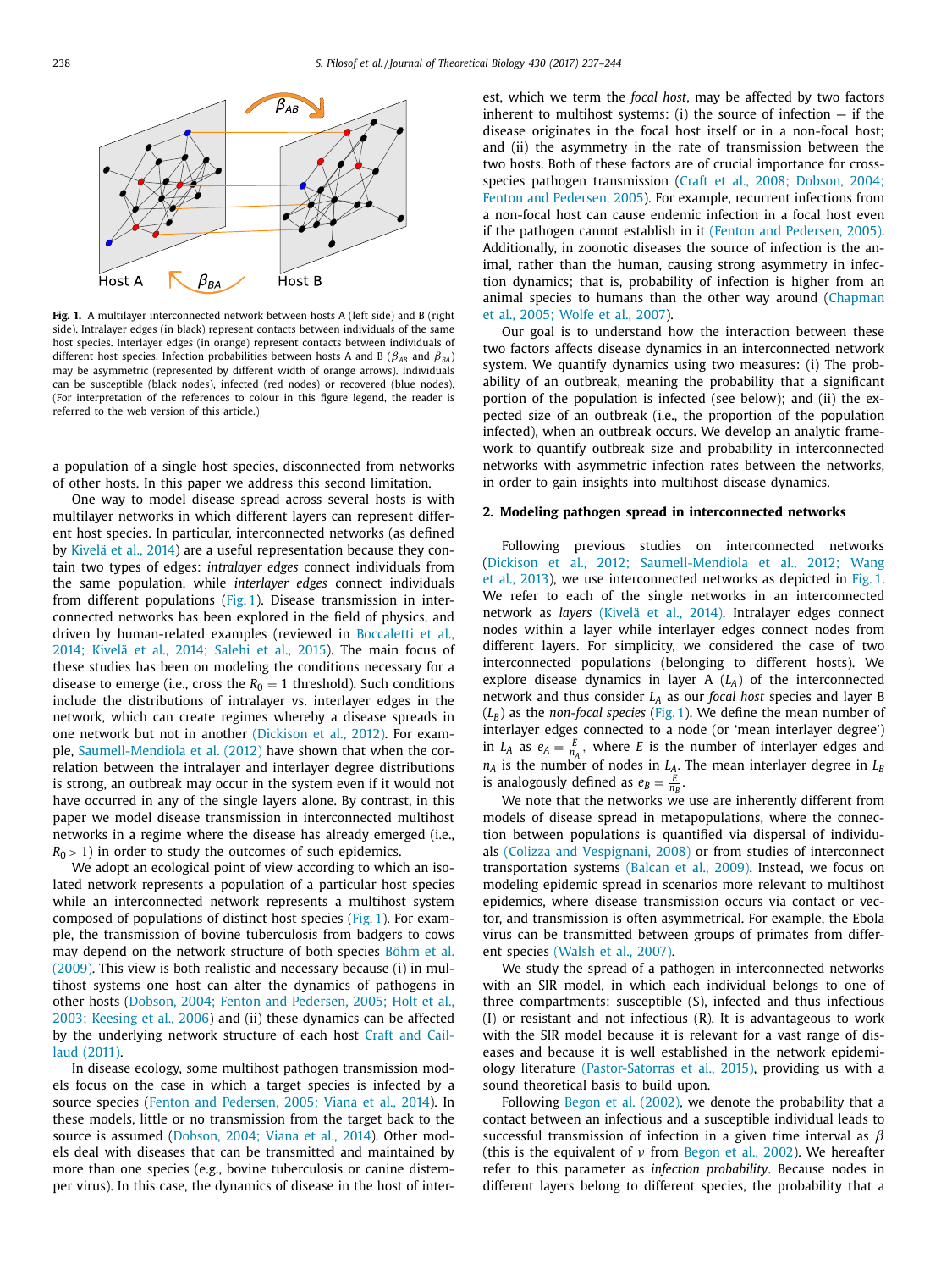susceptible individual will be infected by an infectious neighbor is determined by the species identity of both. Hence,  $\beta$  depends on the layers to which the two nodes belong [\(Dobson,](#page-7-0) 2004). We thus defined the infection matrix

$$
\beta = \begin{bmatrix} \beta_{AA} & \beta_{AB} \\ \beta_{BA} & \beta_{BB} \end{bmatrix} \tag{1}
$$

For example,  $\beta_{AB}$  is the probability that a node in  $L_A$  will be infected by a node from  $L_B$ . Individuals transition from an infected state to a recovered state after a given amount of time (the infectious period,  $\tau$ ), and the recovery rate is therefore  $\gamma = \frac{1}{\tau}$  (sensu Keeling and [Rohani,](#page-7-0) 2008).

We use the SIR model to examine two infection scenarios. In Scenario 1 the epidemic originates with an individual in  $L<sub>A</sub>$  (the focal host) whereas in Scenario 2 it originates with an individual in  $L_B$  (the non-focal host). In both scenarios we track only the population of the focal host.

### **3. Analytic formulation of outbreak size and probability**

The SIR spreading process on a network can be analytically studied by equating it with a bond [percolation](#page-7-0) process (Keeling and Eames, 2005; Newman, 2002b). The bond percolation problem concerns diffusion through a discrete substrate to form clusters. In monolayer (non-interconnected) networks, the probability of a large outbreak and the expected size of such an outbreak in arbitrary random networks (random networks with any degree distribution) has been described by [Newman](#page-7-0) (2002a). A percolation process on a network may be subcritical, in which case the diffusion is confined to a small number of nodes; Alternatively, it can be supercritical, in which case a *giant component* emerges and the diffusion process may cover a significant portion of the network. An outbreak can occur only when the system is in the supercritical phase; in epidemiological terms, this means that the disease crosses the  $R_0 = 1$  threshold. Because we are interested in those settings where an epidemic may potentially have serious consequences for populations, we focus on scenarios in the supercritical phase.

The *transmissibility* of the pathogen via a given edge depends on both the infection probability and the recovery rate and is  $T = 1 - (1 - \beta)^{\frac{1}{\gamma}}$  [\(Newman,](#page-7-0) 2002b). This property is a measure of the likelihood that the disease will be transmitted via a given edge if one of the nodes adjacent to it is infected. Transmissibility allows evaluating the size of an outbreak, if one occurs, by estimating the expected size of the giant component (i.e., the expected fraction of the network occupied by the giant component) in the percolation process on the network [\(Newman,](#page-7-0) 2002a; 2002b); that is, after keeping only a fraction of the original edges in the network along which the disease may be transmitted. For a large random network with an arbitrary degree distribution, both the size of the giant component, *S*, and the mean size of the non-giant components, *s*, can be calculated using percolation theory (see Appendix A). The size of the giant component corresponds to the size of an outbreak, since it is composed of exactly those nodes that will be infected if the epidemic originates in any node in the giant component. The probability that an epidemic starting in a random individual will result in an outbreak, *P*, is the same as the probability of belonging to the giant component, and thus in monolayer networks *P* = *S* [\(Newman,](#page-7-0) 2002a; 2002b).

Applying percolation theory to interconnected networks is not straightforward, particularly when the infection probability is asymmetric ( $\beta_{AB} \neq \beta_{BA}$ ). While the percolation process can describe the SIR dynamics in each of the layers separately (as for monolayer networks), the pathogen spreads across the interlayer edges with different probabilities in each direction. Therefore, there is no single transmissibility value for the interlayer edges, and the problem of finding the outbreak probability and size cannot be formulated as a simple percolation process. To provide approximation for outbreak size and probability in interconnected networks, we start by considering the percolation processes in each layer independently, as if they were disconnected. We then add the effect of the other layer for increasing the probability and size of outbreaks.

We assume (Assumption 1) that an outbreak in one layer will inevitably lead to an outbreak in the second layer. This is because the layers are sufficiently connected and outbreaks within layers are sufficiently large (when they occur), such that at least one interlayer edge will transmit the disease to the giant component in the other layer. Next, we consider the nature of the multihost setting. First, due to behavioral and life history differences between species, within-host contact rates are usually greater than between-host contact rates. Hence, there are less interlayer contacts than intralayer contacts per individual. Second, once two individuals come in contact, within-host infection probabilities are larger than between-host infection probabilities, for instance due to physiological competence between the host and the pathogen. This is a common assumption in virtually all multihost transmission models in disease ecology (Fenton and Pedersen, 2005; Holt et al., 2003; Poulin, 2007). It follows that interlayer [transmission](#page-7-0) rates are lower than intralayer transmission rates. We combine these two assertions — low interlayer connectivity and low interlayer transmission rates — to a second assumption (Assumption 2), according to which each of the non-giant components formed by the bond percolation process is expected to transmit or receive the disease through *at most* one edge. That is, although it is permissible for non-giant components to have more than one interlayer edges connecting them, non-giant components cannot have more than one transmitting interlayer edge.

# *3.1. Probability of outbreak in interconnected networks*

We wish to find the analytic solution to  $P_A$  – the probability of an outbreak in layer *LA*. The probability of an outbreak in each of the layers if the interlayer edges are epidemiologically disconnected (i.e.,  $\beta_{AB} = 0$  and  $\beta_{BA} = 0$ ) is the same as the size of the giant component in the percolation process in these layers; we denote these sizes as  $S_A$  and  $S_B$ . We further denote  $s_A$ and  $s_B$  as the mean number of nodes in the non-giant components in layers *A* and *B*, respectively, when the layers are disconnected. All these sizes  $- S_A$ ,  $S_B$ ,  $S_A$ ,  $S_B$  — are functions of the intralayer infection probabilities ( $\beta_{AA}$  or  $\beta_{BB}$ ), the recovery rates ( $\gamma_A$  or  $\gamma_B$ ), and the relevant intralayer degree distribution (see Appendix A). Note that  $S_A$  and  $S_B$  are measured as a fraction of the network size, while  $s_A$  and  $s_B$  are measured in absolute number of nodes, rather than in fractions. When the layers are connected, the transmissibility of the pathogen from  $L_A$  to  $L_B$  via the interlayer edges is  $T_{AB} = 1 - (1 - \beta_{AB})^{\frac{1}{\gamma_A}}$ , where  $\gamma_A$  is the recovery rate of the host in  $L_A$ . This gives the probability that the pathogen spreads from an infected individual in  $L_A$  to a connected individual in  $L_B$  through a given interlayer edge.  $T_{BA}$  is analogously defined as  $T_{BA} = 1 - (1 - \beta_{BA})^{\frac{1}{\gamma_B}}.$ 

In Scenario 1, an outbreak may occur as a result of intralayer transmissions within  $L_A$  if the node of origin belongs to the giant component. Alternatively, if the node of origin is not in the giant component, an epidemic may occur as a result of transmission to  $L_B$  causing an outbreak there which is then transmitted back to  $L_A$ . This will occur if (i) the non-giant component in which the disease originated is connected to  $L<sub>B</sub>$  via an interlayer edge (with expected value  $e_A s_A$ ); (ii) the interlayer edge transmits the disease to  $L_B$  (with probability  $T_{AB}$ ); (iii) the node to which the pathogen is transmitted is in the giant component in  $L_B$  (with probability  $S_B$ ).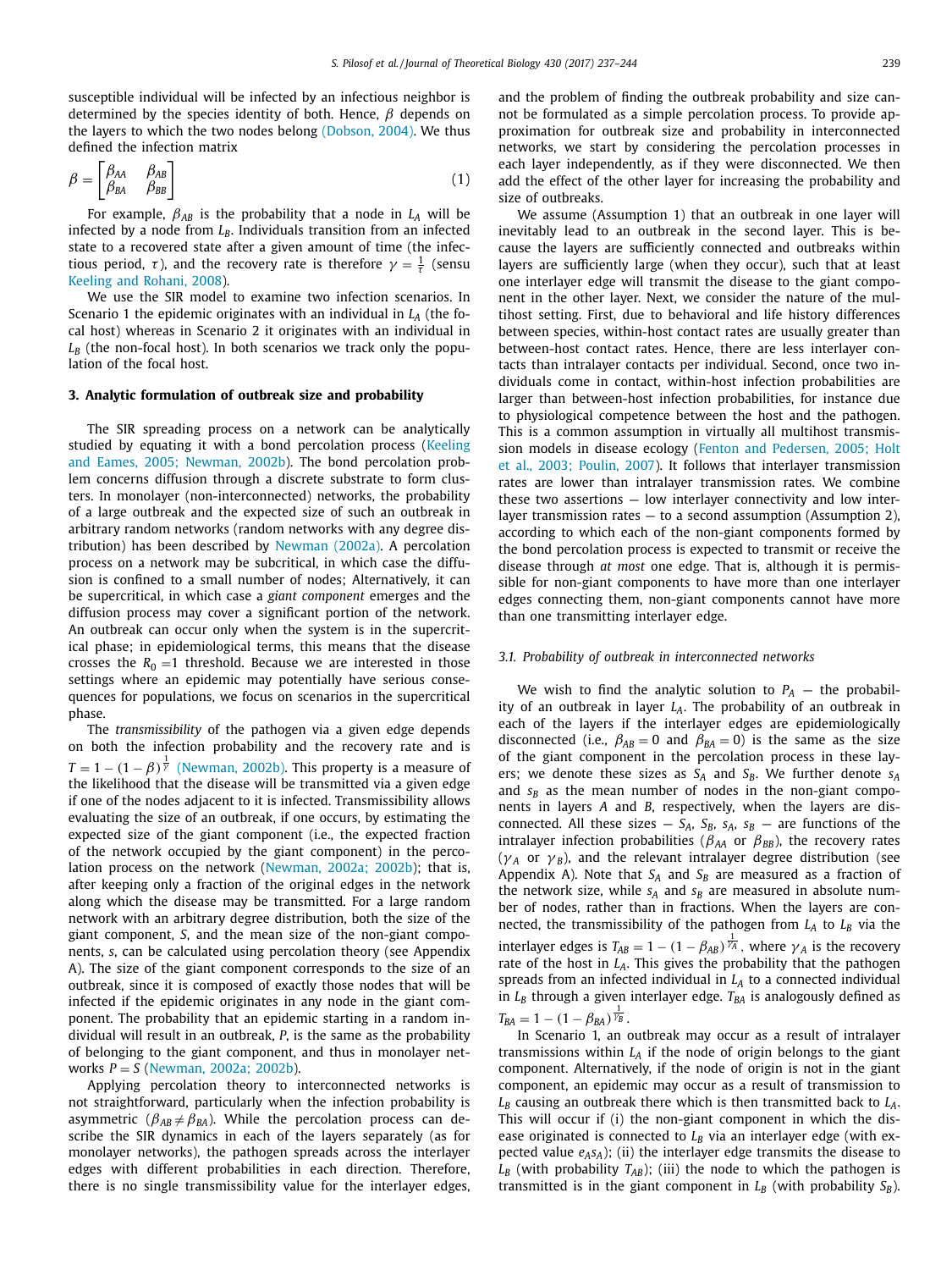<span id="page-3-0"></span>Therefore, in Scenario 1

$$
P_A = S_A + (1 - S_A)S_B e_A s_A T_{AB}
$$
\n<sup>(2)</sup>

The first term in the equation refers to the case in which disease originates in the giant component whereas the second term refers to the concurrence of the three conditions mentioned, in the case where the disease originates in the non-giant component. We see that the probability of an outbreak depends only on the interlayer edge transmissibility in the direction  $L_A \rightarrow L_B$ . This is so because the infection in the other direction will occur if there is an outbreak in  $L_B$ , regardless of the transmissibility of the epidemic in the direction  $L_B \rightarrow L_A$  (due to Assumption 1).

In scenario 2, the disease originates in  $L_B$  and the logic is analogous. An outbreak will occur in  $L_A$  if an outbreak occurs in  $L_B$ . Alternatively, if an outbreak does not occur in  $L_B$ , but (i) the nongiant component infected in  $L_B$  is connected with an interlayer edge (with expected value  $e_B s_B$ ), (ii) this connecting edge transmits the epidemic (with probability  $T_{BA}$ ), and (iii) the infection in *LA* results in an outbreak (with probability *SA*). The probability of an outbreak in this scenario is therefore:

$$
P_A = S_B + (1 - S_B) S_A e_B s_B T_{BA}.
$$
\n(3)

#### *3.2. Outbreak size in interconnected networks*

While in monolayer networks the size and probability of an outbreak are the same  $(S = P)$ , this is not the case in interconnected networks, as we show below. In scenario 1, the size of an outbreak in  $L_A$ , which we denote as  $R^A_{\infty}$ , is augmented by the possible infection of the non-giant components in the percolation process on that layer. Since we assume an outbreak occurs in  $L_A$ , an outbreak must occur in  $L_B$  as well. The giant-component in  $L_B$  may be connected via interlayer edges to non-giant component in *LA* which may now become infected. The number of interlayer edges connected to the giant component in  $L_B$  is  $S_Be_Bn_B$ , of which a fraction of 1 − *SA* are connected to non-giant components in *LA*. Each such infection in  $L_A$  increases the size of the outbreak by  $\frac{\dot{s}_A}{n_A}$  (due to Assumption 2). Therefore,

$$
R_{\infty}^{A} = S_{A} + S_{B}(1 - S_{A})s_{A}e_{B}\frac{n_{B}}{n_{A}}T_{BA} = S_{A} + S_{B}(1 - S_{A})s_{A}e_{A}T_{BA}.
$$
 (4)

Notice that Eq.  $(4)$  is different from both Eqs.  $(2)$  and  $(3)$  in that only transmission in the direction  $L_B \rightarrow L_A$  plays a role.

For scenario 2 the formulation is similar. Since we assume that an outbreak occurs in  $L_A$ , it is of no significance to the outbreak size where the epidemic originated, since an outbreak must occur in  $L_B$ . Therefore,  $L_B$  augments the outbreak in  $L_A$  in a similar manner as for Scenario 1, and Eq. (4) holds in this case as well. Therefore (and in contrast to the probability of an epidemic), only transmission rates in the direction  $L_B \rightarrow L_A$  affect outbreak size, regardless of the source of the epidemic.

# **4. Numeric simulations of the spreading process**

To test the analytic solutions, we compared them with numeric simulations. We used the Erdős–Rényi (ER) model as it is commonly considered as a 'null' network structure and because for the purpose of theoretical work, which aims to provide a general framework to generate predictions, the use of well-defined network models is advantageous [\(Newman,](#page-7-0) 2003). We find explicit solutions for the ER model (see Appendix A for derivation of *S* and *s* for ER networks), and compare them to simulation results. Natural animal or human networks do not necessarily fit into predefined network structures. Because our analytic framework is based on a derivation for random networks with any degree distribution [\(Newman,](#page-7-0) 2002b), it can be used to model a variety of different systems (see Appendix A). In this study we connected the layers [uniformly](#page-7-0) at random (Dickison et al., 2012; Sahneh et al., 2013; Wang et al., 2013) such that on average, every node in layer A connects to one node in layer B ( $e_A \approx e_B \approx 1$ ). It is important to remember, however, that in some cases nodes may be non-uniformly connected between layers. For example, males may be more territorial than females and thus have a stronger likelihood of interacting with individuals of other species, generating sex-biased connection patterns. Such non-random interlayer connectivity may affect the dynamics.

In multihost systems, infection probability is usually assumed to be lower (or equal, at most) between species than withinspecies (Fenton and [Pedersen,](#page-7-0) 2005; Holt et al., 2003). We therefore considered  $\beta_{AB}$ ,  $\beta_{BA} \leq \beta_{AA} = \beta_{BB} = 0.03$ . We chose to present results for  $\beta_{AA} = \beta_{BB}$ , but relaxing this assumption does not change the results qualitatively (see Appendix B). We tested for the effect of asymmetry in infection probability by varying  $\beta_{AB}$  and  $\beta_{BA}$ from 0 to 0.03 (including) in increments of 0.0005, resulting in  $61 \times 61 = 3721$  ( $\beta_{AB}$ ,  $\beta_{BA}$ ) combinations. For each ( $\beta_{AB}$ ,  $\beta_{BA}$ ) combination, we randomly generated 100 interconnected networks, each of which was infected 1000 times, resulting in 100,000 simulations per combination. Each network had  $n_A = n_B = 1000$  nodes and a mean degree of  $k \ge 10$ . However, we repeated those simulations for  $n_A = n_B = 100$  and  $n_A = n_B = 10,000$  and found that our results were qualitatively similar (see Appendix C). We set the infectious period  $\tau_A = \tau_B = 6$ . Each simulation was run until there were no more infected individuals.

Because disease dynamics are typically discussed in terms of *R*0, rather than infection probabilities  $(\beta)$ , we present the numerical results in terms of  $R_0$  in [Figs.](#page-4-0) 2 and [3,](#page-5-0) to facilitate the interpretation in a more general disease-ecology context. Within each of the layers, the simulation parameters translate to intralayer  $R_0 = 1.8$ : For layer  $L_A$ ,  $R_0 = \tau < k > \beta_{AA} = 6 \times 10 \times 0.03 = 1.8$ , and similarly for layer  $L_B$  (as stated, we work at the  $R_0 > 1$  regime within layers). Between layers,  $R_0^{AB} = \tau e_A \beta_{AB}$ , and  $R_0^{BA}$  is analogously defined. Since in our simulations interlayer infection probabilities range from 0 to 0.03,  $R_0^{AB}$  and  $R_0^{BA}$  values are in the range of 0 to 0.18. Qualitatively, because we maintain mean degree and infectious periods fixed,  $\beta$ 's and  $R_0$ 's behave similarly, and are interchangeable in the discussion that follows.

In each simulation, we calculated *r*<sup>∞</sup> — the final proportion of individuals in layer  $L_A$  (the focal host) who were infected at some point during the simulation. We then calculated two properties for each ( $\beta_{AB}$ ,  $\beta_{BA}$ ) combination:

- 1. The probability of an outbreak,  $P_A$ , defined as the proportion of simulations (out of 100,000) in which the pathogen infected more than 10% of the population. While the selection of 10% is arbitrary, the exact value does not change the results. This is due to the strong bi-modality in the infection process, which is a consequence of the two types of components—giant and non-giant—rather than a continuous distribution of component sizes [\(Newman,](#page-7-0) 2002b). We compare  $P_A$  to  $P_A$  calculated using the analytic solution.
- 2. Outbreak size—the mean number of individuals infected in those simulations that have passed the 10% threshold,  $\mathcal{R}^A_{\infty}$ . We compare  $\mathcal{R}_{\infty}^{A}$  to  $\mathcal{R}_{\infty}^{A}$  calculated using the analytic solution.

Note that we use standard letters for notation of analytic parameters (e.g., *PA*) and calligraphic letters for notation of parameters related to the simulations (e.g., P*A*).

The analytic framework is flexible enough to allow for any choice of parameters which satisfy our assumptions. For example, one could choose unequal infection probabilities or recovery rates for the two layers or other range of values for  $\beta_{AB}$ ,  $\beta_{BA}$  (see example in Appendix B).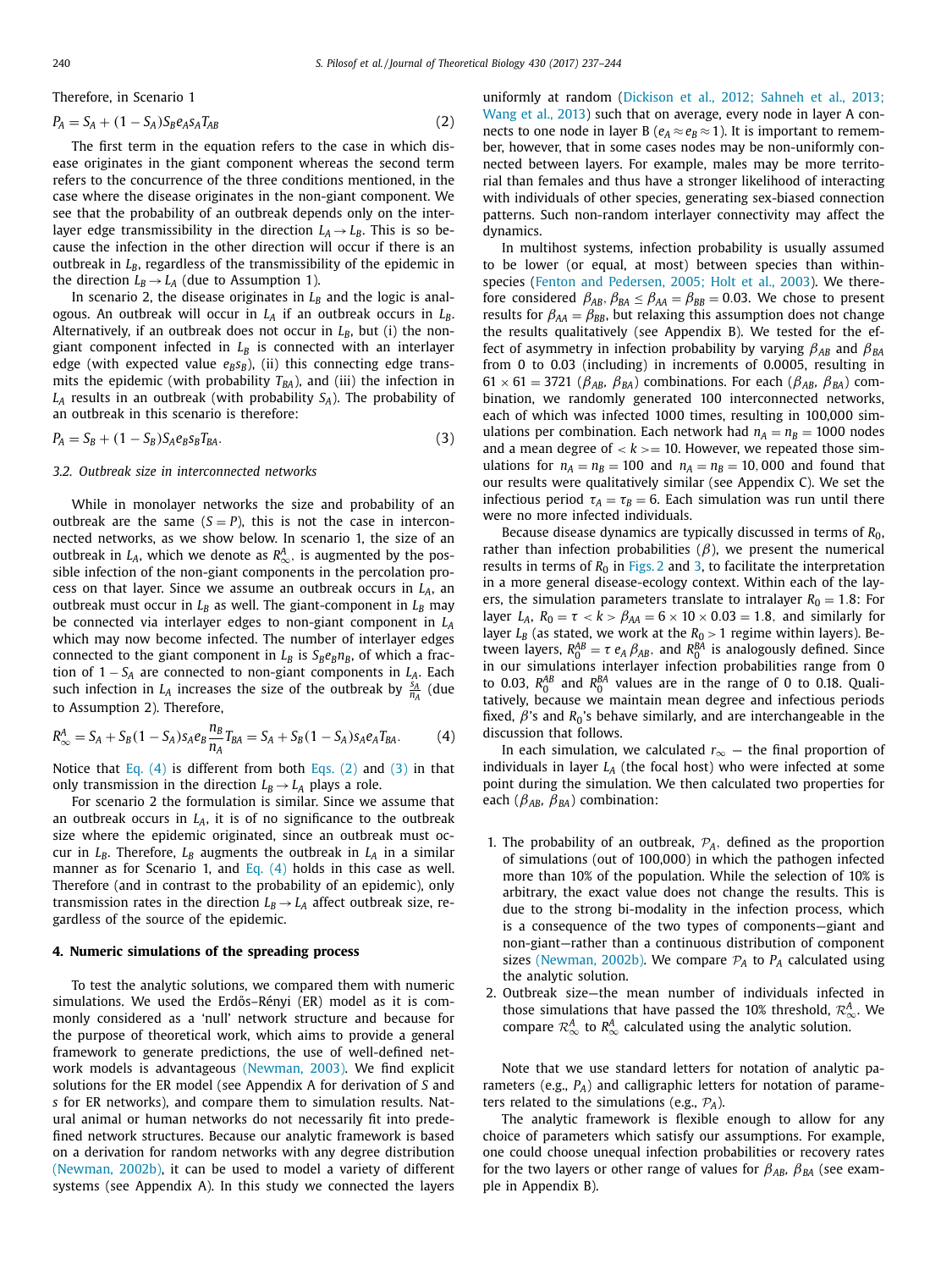<span id="page-4-0"></span>

**Fig. 2.** Outbreak probability as a function of source of infection and interlayer  $R_0$  values. Panels (a) and (b) depict the probability that a disease will infect at least 10% of the individuals in  $L_A$  (denoted as  $\mathcal{P}_A$ ), when the disease originates in  $L_A$  (scenario 1) and  $L_B$  (scenario 2), respectively. In (c) and (d), colors represent cross-sections across  $R_0^{BA} = 0.06$  (red) and  $R_0^{AB} = 0.06$  (blue) in the parameter space of panels (a) and (b); solid lines are analytic solutions (denoted as *P<sub>A</sub>* in the main text) and closed circles are simulation results ( $P_A$ ). Note that selecting a threshold other than 10% does not change the results. The analytic solutions are derived from [Eqs.](#page-3-0) 2,3 and Appendix A. In (d), the Y-intercept of the numeric results for  $R_0^{\prime B} = 0.06$  (blue) is at zero (not shown for clarity). Within each layer,  $R_0 = 1.8$  (see text for details). (For interpretation of the references to colour in this figure legend, the reader is referred to the web version of this article.)

#### *4.1. Effect on the probability of an outbreak*

[Eqs.](#page-3-0) (2) and [\(3\)](#page-3-0) predict that the probability of an outbreak in the focal species,  $P_A$ , will strongly depend on the source of infection. This is so because these two equations differ in their parameters. Accordingly, we find in the simulations that when the disease originates in the focal host  $(L_A)$ ,  $\beta_{AB}$  determines  $\mathcal{P}_A$  to a large extent (Fig. 2a), whereas when the disease originates in  $L_B$ ,  $P_A$  is determined almost exclusively by β*BA* (Fig. 2b). The reversal of the roles of  $\beta_{AB}$  and  $\beta_{BA}$  with different source of infections is illustrated by observing horizontal and vertical 'cross-sections' across the parameter space (Fig. 2c and d). It is evident from Fig. 2c that  $P_A$  increases approximately linearly with increasing  $\beta_{AB}$ , whereas it remains rather constant with changes in  $\beta_{BA}$ . The opposite pattern is evident in Fig. 2d, where  $P_A$  increases approximately linearly with an increase in  $\beta_{BA}$  but almost does not change with  $\beta_{AB}$ .

The emergence of this behavior is explained as follows. If an outbreak did not occur in the source layer (which can be either  $L_A$  or  $L_B$ ), then there must be transmission from the source to the non-source layer (the terms on the right in [Eqs.](#page-3-0)  $(2)$  and  $(3)$ ) for an outbreak to still occur in *LA*. This transmission is a function of the probability of infection from the source layer to the non-source layer. Once the infection traversed between layers, there are two options: (i) there is no outbreak in the non-source layer and the epidemic dies out (re-transmission back to the source layer is negligible due to assumption 2); (ii) there is an outbreak and transmission back to the source layer is almost certain. In this case the infection probability from the non-source to the source layer plays no role. Hence, both the source of infection and the asymmetry in interlayer transmission determine the behavior of P*A*.

## *4.2. Effect on outbreak size*

In contrast to the marked qualitative effect of the source of infection on  $P_A$ , it does not seem to have any major qualitative effect on the behavior of  $\mathcal{R}^A_{\infty}$  [\(Fig.](#page-5-0) 3). The cross-sections show that  $\mathcal{R}^A_{\infty}$ increases approximately linearly as  $\beta_{BA}$  increases but remains almost unaffected by  $\beta_{AB}$ , regardless of the source of infection. This is so because  $\mathcal{R}_{\infty}^{A}$  is conditioned on an outbreak already occurring in *L<sub>A</sub>*, and hence also in *L<sub>B</sub>*. The additional increase in  $\mathcal{R}^A_{\infty}$  (compared to the case where it is a monolayer network) is due to infections from the giant component in  $L_B$  to non-giant components in *LA* (again, under our assumptions back-transmission from nongiant components is negligible). Therefore, the source of infection has no effect on  $\mathcal{R}_{\infty}^A$ . In addition,  $\beta_{AB}$  has no effect on  $\mathcal{R}_{\infty}^A$  as evident from the line which is parallel to the x-axis in [Fig.](#page-5-0) 3c and d (in red). This is in accordance with [Eq.](#page-3-0)  $(4)$  which, as noted above, does not include transmission in the direction  $L_A \rightarrow L_B$ .

We note that in the scenario we simulated, we had equal intralayer transmission rates ( $\beta_{AA} = \beta_{BB}$ ) and similar intralayer network structures, which resulted in quantitatively similar values for outbreak size and probability. However, this is not the general case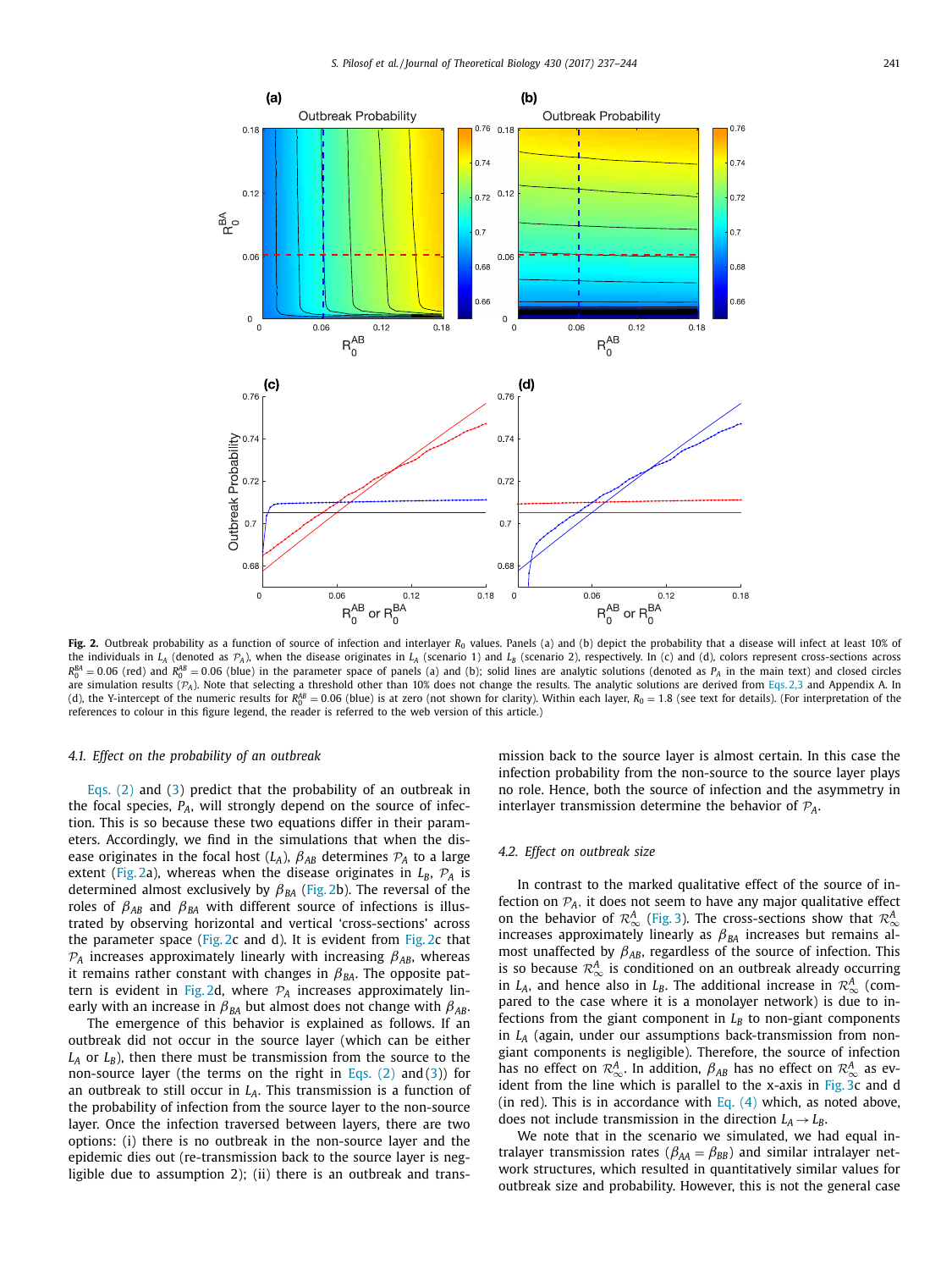<span id="page-5-0"></span>

Fig. 3. Outbreak size as a function of source of infection and interlayer *R*<sub>0</sub> values. Panels (a) and (b) depict the mean number of individuals infected in those simulations that have passed the 10% threshold (denoted as  $\mathcal{R}^A_{\infty}$ ), when the disease originates in *L<sub>A</sub>* (scenario 1) and *L<sub>B</sub>* (scenario 2), respectively. In (c) and (d), colors represent cross-sections across  $R_0^{BA} = 0.06$  (red) and  $R_0^{AB} = 0.06$  (blue) in the parameter space of panels (a) and (b); solid lines are analytic solutions (denoted as  $R_\infty^A$  in the main text) and closed circles are simulation results ( $\mathcal{R}^A_{\infty}$ ). The analytic solutions are derived from [Eq.](#page-3-0) 4 and Appendix A. In (d), the Y-intercept of the numeric results for  $\mathcal{R}^{AB}_0 = 0.06$  (blue) is at zero (not shown for clarity). Error bars are not included in panels (c) and (d) because the standard error of the mean was too small to show. Within each layer,  $R_0 = 1.8$  (see text for details). (For interpretation of the references to colour in this figure legend, the reader is referred to the web version of this article.)

and even in this simple scenario outbreak size and probability behave qualitatively different (compare, for example, the trajectories of the red/blue lines in [Figs.](#page-4-0) 2 and 3).

### *4.3. Limits of the analytic formulation*

Overall, it is evident from [Figs.](#page-4-0) 2 and 3 that the numeric simulations provide general support for the analytic solutions; however, there are several discrepancies which deserve attention and which also give us some insight into the infection process. Specifically, these discrepancies can help in identifying a parameter space in which the interdependent network can be studied through its layers.

For very low values of interlayer transmission rates, the analytic solutions significantly diverge from the numerical simulations. This is expected because when interlayer transmission is low, the system will behave more as a single network and less as an interconnected system. In such cases, even if an outbreak occurs in the layer where the disease originated, the second layer is likely to remain uninfected. This will violate Assumption 1 in regards to [Eqs.](#page-3-0)  $(2)-(4)$  $(2)-(4)$ . These equations describe the contribution of the two layers to outbreak probability and size, and are expected to overestimate the actual dynamics, as observed. We quantify and discuss the violations of Assumption 1 in the simulations more thoroughly in Appendix D.

We observe another discrepancy between the analytic and numeric solutions that increases as interlayer transmission rates increase [\(Figs.](#page-4-0) 2c,d and 3 c,d). Here, the analytic formulations predict a linear relation while the numeric simulations point to a slightly sub-linear one. One possible explanation for this observation concerns the expected contribution of the interlayer edges to transmission. The analytic formulations, under Assumption 2, consider the expected contribution of each transmitting interlayer edge as additive (to both probability and size of outbreak), since at most only one transmitting edge connects non-giant to giant components. However, when transmissibility is high enough, some interlayer edges which transmit the disease may connect to the same non-giant component, violating the assumption of additive contribution to outbreak size and probability. Therefore, at sufficiently high interlayer transmission rates, the analytic formulations will overestimate the actual dynamics. This process could be just one of several factors driving these deviations, particularly when the non-additive assumption is violated and complex feedbacks become likely. We quantify and discuss the violations of Assumption 2 in the simulations more thoroughly in Appendix D.

#### **5. Discussion**

In this work we bring together the theoretical aspects of the physics of infection processes on interconnected networks and of the disease ecology of multihost systems. We show how to model disease transmission in multi-host networks in ecological context, relaxing the simplifying assumptions of one-way or symmetric infection rates. The theory we present provides insights for multi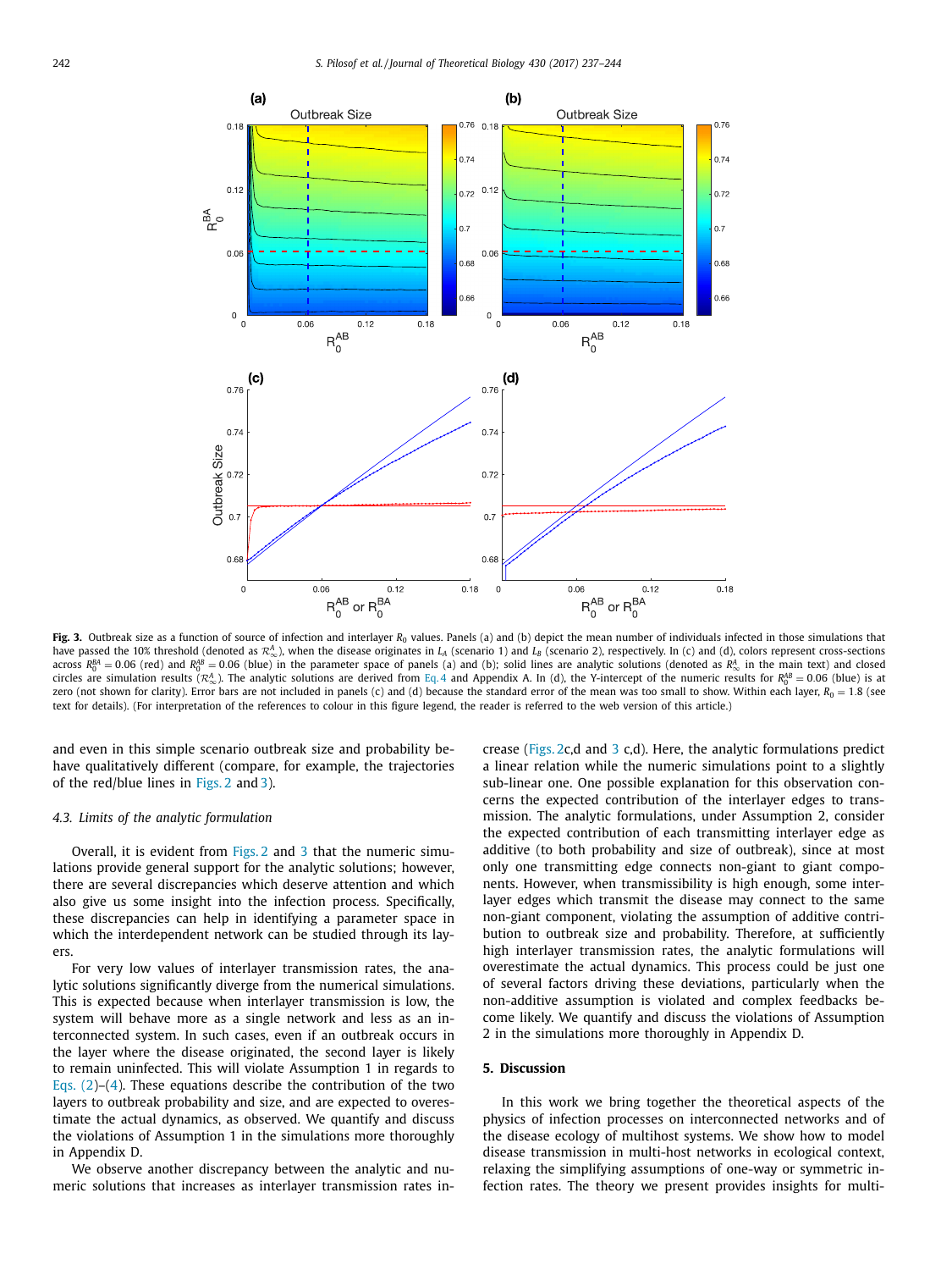host epidemics, as we show that asymmetry in interlayer infection probabilities and the source of infection jointly determine disease dynamics in multihost interconnected networks. Asymmetric infection rates between hosts have been documented in several disease systems. For example, Canine Distemper Virus in the Serengeti is spread among multiple carnivore families but with different probabilities (Craft et al., [2008\)](#page-7-0). In New Zealand, bovine tuberculosis is transmitted among possums, feral pigs, deer and cattle but the role of each of these species in the overall dynamics of the disease is different due to differences in the persistence of the bacteria in each of the hosts and behavioral differences [\(Nugent,](#page-7-0) 2011). It may be valuable to investigate the joint effect of the multihost network structure and asymmetry in between-host infection rates on disease dynamics in such systems. Moreover, outbreak probability and size were affected differently by the source of infection, emphasizing the importance of considering different measures of disease risk, and a more detailed understanding of the mechanisms that underlie them.

We find that the dynamics in the focal host depends on whether the disease originated in this host itself or in the nonfocal host. Many models of multihost pathogen transmission in disease ecology consider a target species infected by a reservoir source (disease originates in  $L_B$  and  $\beta_{AB} \approx 0$ ; e.g., Dobson, 2004; Fenton and Pedersen, 2005). In the [simulations,](#page-7-0) we assumed a constant maximum within-species infection probability and thus examine the continuum between emerging infectious diseases such as influenza ( $\beta_{BA} \approx 0$ ) and true multihost diseases such as foot[and-mouth](#page-7-0) disease ( $\beta_{AB} \approx \beta_{BA} \approx \beta_{AA} \approx \beta_{BB}$ ) (Fenton and Pedersen, 2005; Viana et al., 2014). On this continuum (and when the disease originates in the non-focal host), our results are consistent with previous studies as we show that the role of  $\beta_{AB}$  is minor in determining outbreak probability and size. In the case where between-host and within-host infection probabilities are equal (a true multihost pathogen; Fenton and [Pedersen,](#page-7-0) 2005), dynamics will be determined only by the distribution of interlayer and intralayer edges. Dynamics in this class of network topology has been explored thoroughly in the context of network community structure (see [Pastor-Satorras](#page-7-0) et al., 2015 for a review), but represent a particular case of the more general epidemic behavior we investigate here, which is often more relevant for disease ecology.

While one-way transmission is particularly relevant for zoonotic diseases, where identifying the source of infection is a major endeavor [\(Wolfe](#page-7-0) et al., 2007), the distinction between source and target hosts is blurred for many parasites which can switch between host species. For example, cowpox virus can infect both bank voles (*Clethrionomys glareolus*) and wood mice (*Apodemus sylvaticus*), with different infection probabilities [\(Begon](#page-7-0) et al., 1999) and humans and apes share several pathogens [\(Gómez](#page-7-0) et al., 2013). Moreover, infection probability is unique to a host-pathogen combination, resulting in among-host heterogeneity in infection probability to a given parasite [\(Streicker](#page-7-0) et al., 2013). Accordingly, our results show that considering between-host infection probabilities in both directions is crucial for disease outcomes. In addition, the qualitative difference in behavior of outbreak size and probability (in relation to the source of infection) highlights the need to include (asymmetric) two-way infections and consider the source of infection in multi-host epidemic models. For example, work on the shift of *Microbotryum violaceum*, the causal agent of anther-smut disease, between plant species of the genus *Silene* has shown that the transmission of the pathogen in both directions between the new and old plant hosts increases disease prevalence in both host plants [\(Antonovics](#page-7-0) et al., 2002), supporting our theoretical results.

Regardless of the host of origin, when the conditions and assumptions of our model are relevant, the non-focal host serves as an amplifier of the disease, in the sense that an increase in species richness increases disease risk (here measured as outbreak probability and size) [\(Keesing](#page-7-0) et al., 2006). This is clearly evident from [Eqs.](#page-3-0)  $(2-4)$  which have two additive terms. However, the contribution of the non-focal host to epidemic size depends mainly on the transmissibility in the direction  $L_B \rightarrow L_A$ . Another way in which the non-focal host functions as a disease amplifier is that epidemiological cases in the focal host are not necessarily linked. This is because in networks, unlike in mean-field models, there are alternative routes for the infection to spread by carrying the disease to parts of the focal host network where it has not reached or would not have reached by infection within the focal host alone. This phenomenon becomes more likely with increasing betweenspecies transmission.

Our study also has implications for the more general field of network science. Previous theoretical studies of epidemic spread in interconnected networks have focused on topological patterns that enable disease establishment (i.e.,  $R_0 > 1$ ), while assuming symmetry in interlayer infection [probabilities](#page-7-0) (Boccaletti et al., 2014; Dickison et al., 2012; Salehi et al., 2015; Wang et al., 2013; Wang and Xiao, 2011). Only one study that we know of has addressed asymmetric rates of infection between two networks (Sahneh et al., 2013) but the authors [investigated](#page-7-0) an analytic solution to the combination of infection probabilities that allows crossing the epidemic threshold  $(R_0 > 1)$ . Hence, previous studies highlight the important role of interlayer feedbacks, where outcomes of dynamics cannot be extrapolated by analyzing each layer separately. By contrast, we identify a region of the parameter space within the supercritical regime  $(R_0 > 1)$ , in which it is possible to understand overall system dynamics by integrating the dynamics evaluated for each layer separately. Additionally, our study advances the theory of diffusion in interconnected networks as it emphasizes that asymmetry in interlayer infection probabilities can change the expected diffusion dynamics due to a joint effect with the source of infection on epidemic size and probability.

One limitation of our simulation study is that the parameter values we have selected are somewhat arbitrary. The reason for that is the lack of empirical data of both within- and betweenpopulation contacts,together with information on infection probabilities. This is a reflection of the recently highlighted more general challenge of linking models to data in network [epidemiology](#page-7-0) (Pellis et al., 2015). Such data is needed to corroborate if our two assumptions are indeed valid for natural systems, as well as to understand the parameter ranges that should be the focus of theoretical modeling. We thus emphasize the importance of data collection and the generation of multi-species data sets.

In conclusion, our findings contribute to a better understanding of disease dynamics in multihost systems on the one hand, and advance the theoretical understanding of epidemic spread in multilayer networks on the other. We hope that this and other studies which explore mechanistic models of disease spread in multihost networks will stimulate empirical studies, ultimately improving our predictive power of disease spread in multihost systems.

## **Code accessibility**

We provide the complete code in the Figshare online repository (DOI[:10.6084/m9.figshare.2058879\)](https://doi.org/10.6084/m9.figshare.2058879).

#### **Competing interests**

We have no competing interests.

## **Funding**

This research did not receive any specific grant from funding agencies in the public, commercial, or not-for-profit sectors.